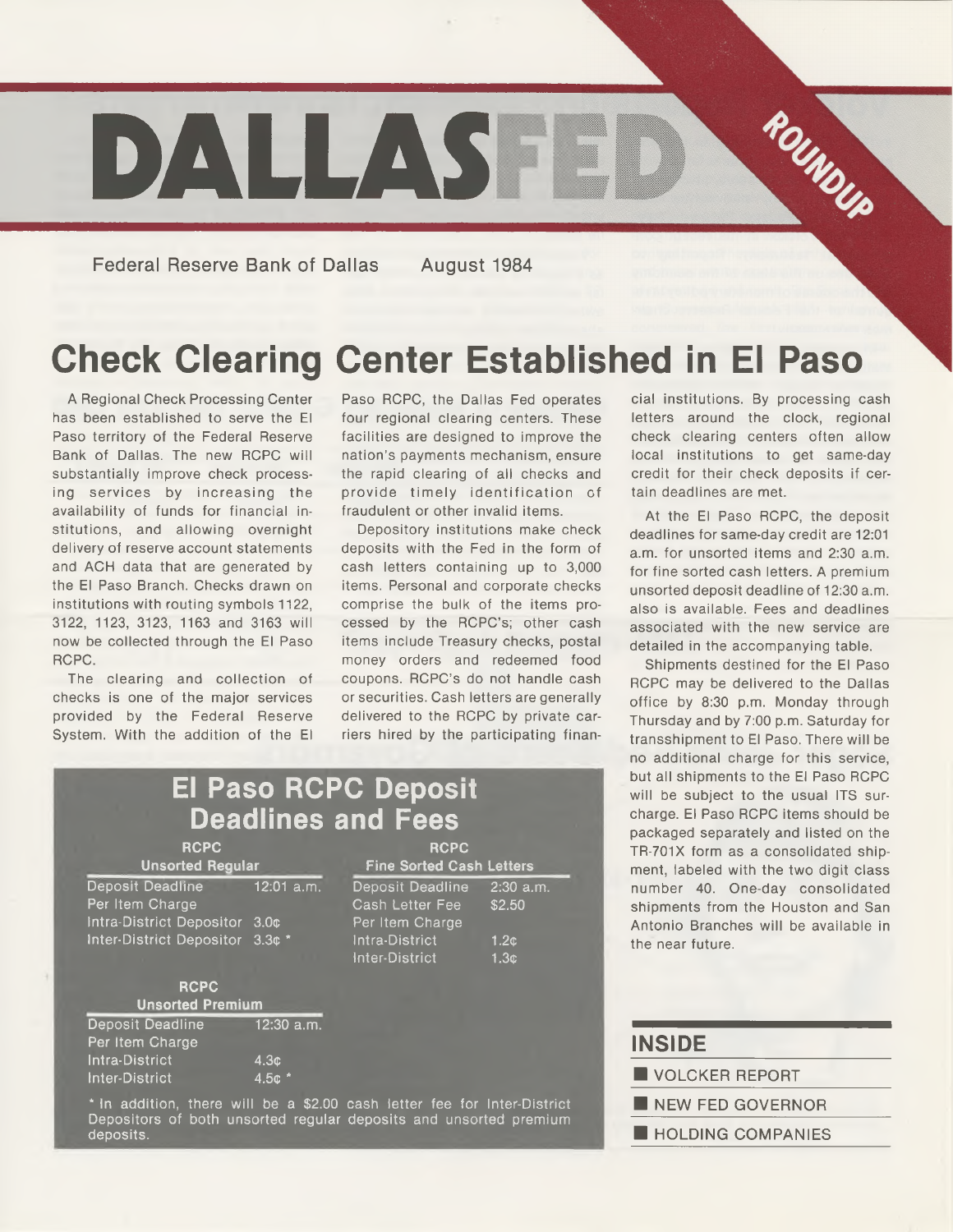# **Volcker Reports on Economy, Growth Targets**

"The nation's economy in the first half of 1984 was characterized by marked strength in sales, production, employment and by relatively low inflation," stated Federal Reserve Chairman Paul Volcker in his recent congressional testimony. Reporting to Congress on the state of the economy and the course of monetary policy is required of the Federal Reserve chairman twice yearly.

In his recent testimony, Volcker stated that the policy of the Federal Reserve would remain basically oriented toward encouraging growth while over time maintaining progress toward price stability. He pointed out that there has been strength in the economy in such areas as housing, auto sales, consumer spending, business investment, employment and inflation. "The strong growth, reduced unemployment and more stable prices of the past year and a half have been reflected in rising productivity and higher real incomes for most Americans," he said. But he cautioned that the increase of U.S. imports over exports combined with a strong U.S.

dollar has led to unprecedented trade and current account deficits. "The behavior of the dollar in foreign exchange markets is only one of the uncertainties in the outlook for 1985," he said.

Volcker also cited the federal deficit as a cause for concern. "The hard fact is, as I am sure the Congress is fully aware, the deficit remains huge and, absent futher action, little or no further decline now seems probable for 1985

and beyond," he stated.

In addition to reporting on the economy, Volcker stated the target ranges for the monetary aggregates M1, M2 and M3. For M1, the upper limit was lowered by one percentage point from that set in February of this year—setting the range at 4 to 7 percent. For M2, the upper limit was lowered by one-half point, and a tentative 6 to 8.5 percent range was established. The range for M3 will remain at 6 to 9 percent.

#### **Ranges of Monetary Growth 1984 and 1985**

|                                                   | 1984 Range | 1984 Actual | <b>1985 Tentative</b> |
|---------------------------------------------------|------------|-------------|-----------------------|
|                                                   | Percent    | Percent     | Percent               |
| M <sub>1</sub>                                    | 4 to 8     | 7.5         | 4 to 7                |
| M <sub>2</sub>                                    | 6 to 9     | 7.0         | 6 to $8\frac{1}{2}$   |
| M <sub>3</sub>                                    | 6 to 9     | 9.7         | 6 to 9                |
| <b>Total Domestic</b><br>Nonfinancial Sector Debt | 8 to 11    | 13.1        | 8 to 11               |

### **Seger Joins Fed Board of Governors**



Dr. Martha R. Seger became a member of the Board of Governors of the Federal Reserve System at a swearing in ceremony July 2. Federal Reserve Chairman Paul Volcker administered the oath of office.

Seger is a financial economist, educator and former state bank regulator. She has been serving as a professor of finance at Central Michigan University since 1982. Previously she was the commissioner of financial institutions for the state of Michigan and an associate professor of economics and finance at Oakland University in Rochester, Mich. She also has taught at the University of Michigan and the University of Windsor in Windsor, Ontario. In addition, Seger has had 10 years of experience

in commercial banking, including over seven years as chief economist for Detroit Bank and Trust. From 1964 to 1967, Seger was a financial economist in the capital market section at the Federal Reserve Board. Born in Adrian, Mich., Seger holds an M.B.A. in finance and a Ph.D. in finance and business economics from the University of Michigan.

Seger serves as a director of Comerica, Inc., the Comerica Bank-Detroit and as a member of the National Association of Business Economists, the American Economics Association, the Economic Club of Detroit and the Women's Economic Club.

Seger replaces Nancy Teeters, whose term expired Jan. 31.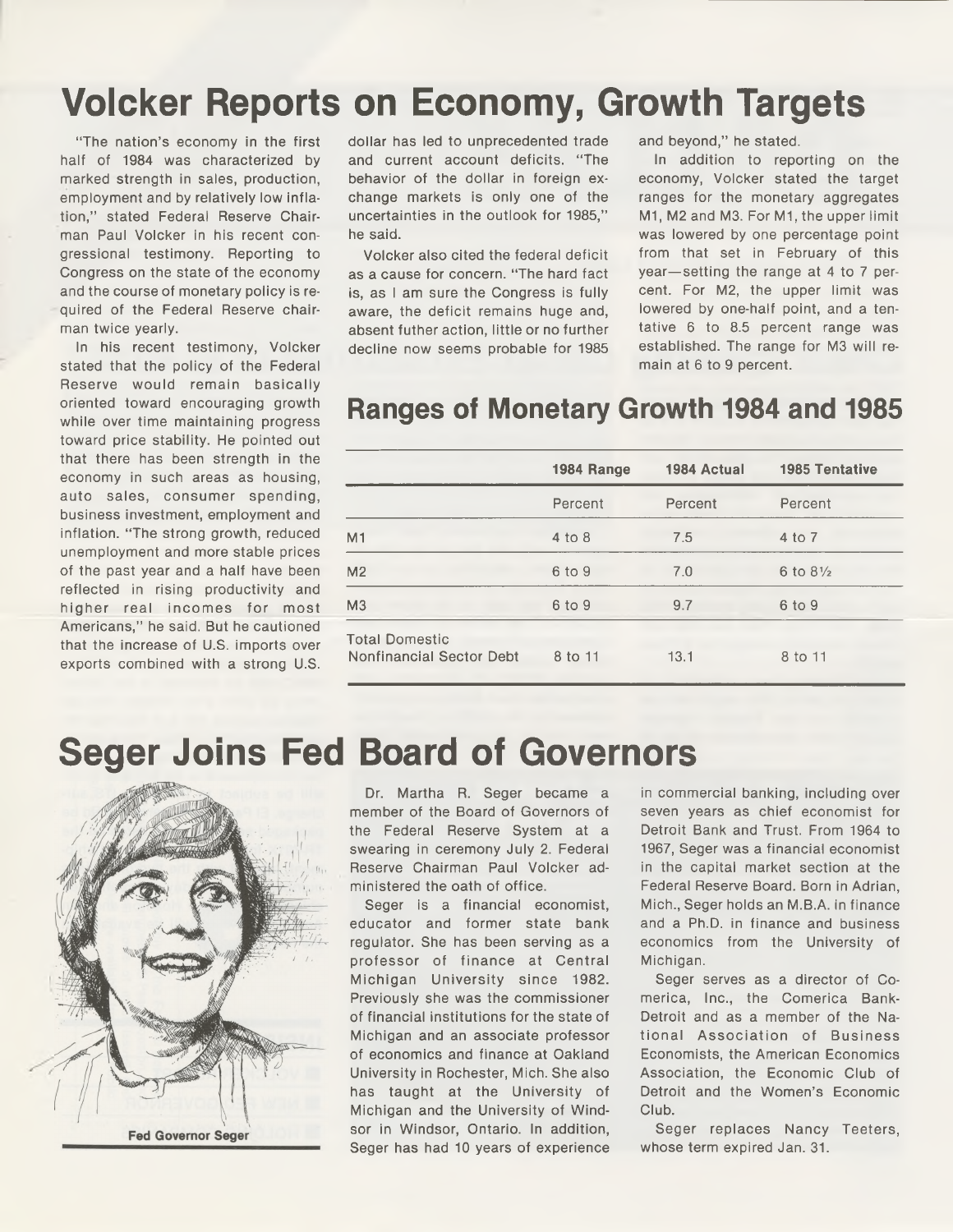## **Bank Holding Company Data Released**

Over 70 percent of Texas bank deposits are held in banks affiliated with multibank holding companies and over 12 percent are held in one-bank holding companies, according to yearend 1983 reports published by the Dallas Fed.

The reports indicate that there were 87 multibank holding companies with 642 existing subsidiaries and \$94.4 billion in deposits, representing 70.94 percent of the state's total deposits. New Mexico lists two multibank holding companies with 16 subsidiaries and \$1.2 billion in deposits, representing 41.04 percent of the area's total deposits. There are no multibank holding companies in Louisiana *(see table).*

The top five multibank holding companies in Texas had 261 subsidiaries in 1983 with approximately \$58.6 billion in deposits, representing 44.03 percent of the state's total deposits.

These figures, contrasted with those of yearend 1982, show that at that time there were 59 multibank holding companies with 551 subsidiary banks and over \$82 billion in deposits. Multibank holding companies accounted for 68.69 percent of the state's total deposits in 1982. To illustrate the phenomenal growth experienced over the past years, consider that in 1977 there were 33 multibank holding companies in Texas with 251 subsidiaries and over \$28 billion in deposits. At that time only 53.58 percent of the state's deposits were held in these types of holding company arrangements.

The Dallas Fed reports also indicate that in 1983 there were 370 one-bank holding companies in Texas with a total of \$16.9 billion in deposits, representing 12.71 percent of the state's total deposits. For New Mexico, the reports list 13 one-bank holding companies with a total of \$788.7 million in deposits, representing approximately 28 percent of the state's total deposits. And for Louisiana, the reports show 39 one-bank holding companies with \$4.4 billion in deposits, representing 62.86 percent of the state's total deposits.

At yearend 1982, figures for onebank holding companies showed that there were 304 one-bank holding companies in Texas with over \$14 billion in deposits. This accounted for 12.3 percent of the state's total deposits at that time. Comparable statistics for 1977 show only 61 one-bank holding companies with approximately \$2 billion in deposits, representing only 3.9 percent of the state's deposits.

The tax advantage afforded bank holding companies, which can facilitate debt service, is the major reason for the formation of most one-bank holding companies. Holding companies also are used for estate planning purposes, to engage in nonbank activities and to serve as a vehicle for raising capital. While similar advantages exist for multibank holding companies, these organizations are formed primarily as a means of growth and expansion into new markets. The fact that Texas does not allow branch banking

clearly contributes to much of the growth.

A bank holding company is a corporation which controls 25 percent or more of a bank's stock. Two types of holding companies exist—those which control the ownership of only one bank and those which control the ownership of more than one bank. The Bank Holding Company Act of 1956—which is considered the first comprehensive legislation regarding holding companies—defined bank holding companies, controlled their expansion and required divestiture of certain nonbanking activities. This act also designated the Federal Reserve Board as the agency directly responsible for regulation, supervision and examination of holding companies. Prior approval from the Board is required before a holding company can be formed or before an existing holding company can acquire more than 5 percent of the voting shares of an additional bank.



**Each chart represents the percentages of total bank deposits in Texas held in banks affiliated with multibank holding companies, one-bank holding companies, and banks not affiliated with holding companies.**